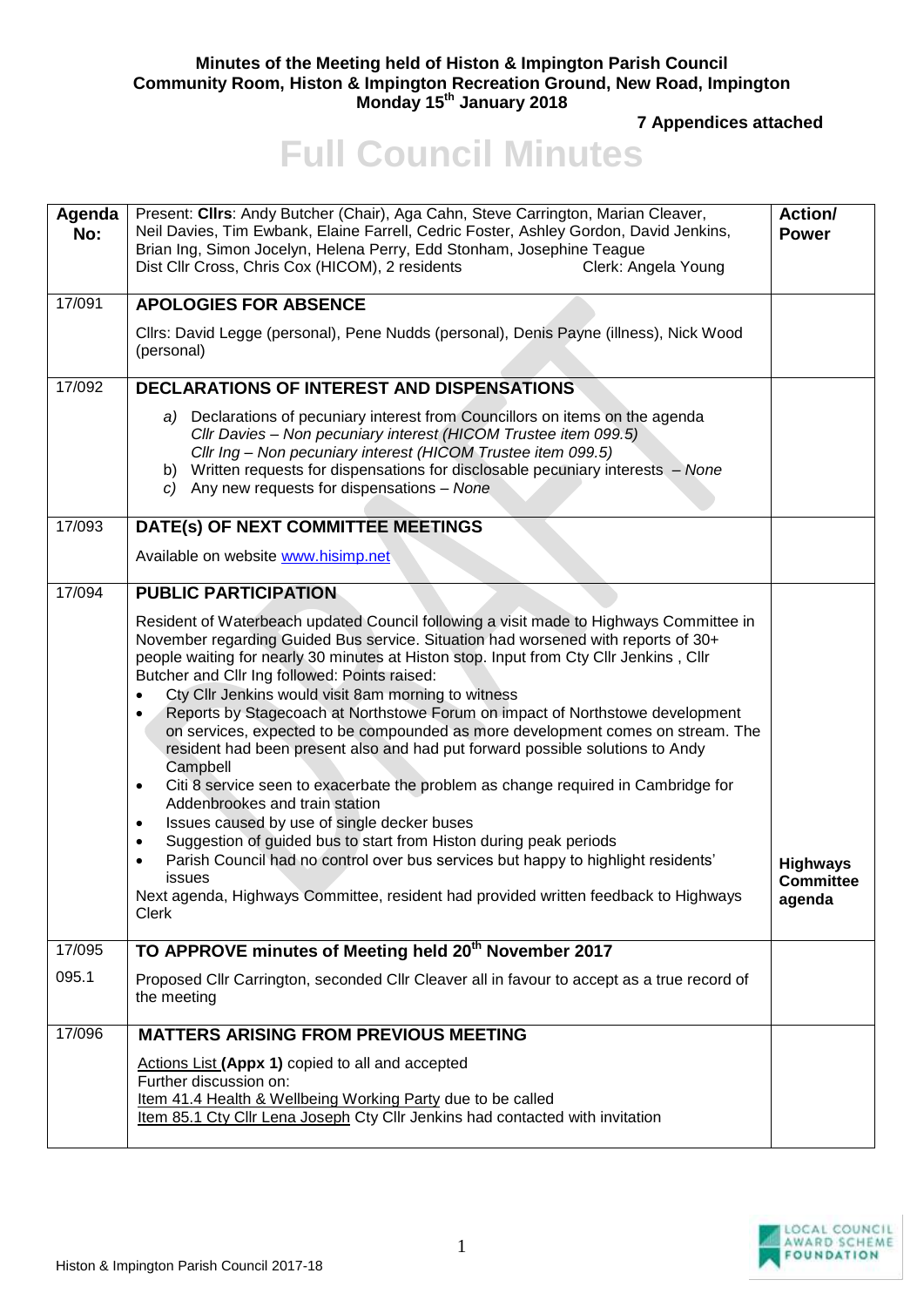| 17/097         | TO RECEIVE REPORTS                                                                                                                                                                                                                                                                                                                                                                                                                                                                                                                                                                                                                                                                                                                                                                                                                                                                                                                                                                                                                   |  |
|----------------|--------------------------------------------------------------------------------------------------------------------------------------------------------------------------------------------------------------------------------------------------------------------------------------------------------------------------------------------------------------------------------------------------------------------------------------------------------------------------------------------------------------------------------------------------------------------------------------------------------------------------------------------------------------------------------------------------------------------------------------------------------------------------------------------------------------------------------------------------------------------------------------------------------------------------------------------------------------------------------------------------------------------------------------|--|
| 097.1          | <b>Monthly report from County and District Councillors</b><br><b>County Council</b> written monthly reports November and December copied to all and<br>accepted covering: Full Council and Committee meetings; Consultations; Local Matters<br>Additional discussion on:<br>Cambs Police - PCSOs Concern over cuts to service voiced. All agreed to send a strong<br>letter to the Police and Crime Commissioner pointing out the value brought to our<br>community, and nationally proven statistics that PCSOs cut costs and crime levels<br>District Council written monthly report copied to all and accepted covering: New<br>Homeless Law; Noise disturbance at Holiday Inn; A10 Upgrade<br>Additional discussion on:<br>Homeless People more information to follow on definition of homeless people                                                                                                                                                                                                                           |  |
| 097.2          | Clerk's Report (Pg 1 & 2) (Appendix 2) copied to all and accepted. Additional discussion:<br>Channel 4 Village of The Year Histon & Impington due to appear in heats Thursday 1<br>February. Semi-final for our area Saturday 3 February. Grand final Saturday 10 February.<br>Filming had included Histon Feast; Histon Hornets at Recreation Ground; High Street;<br>Station Stores; HICOP (Community Orchard); Guided Bus graffiti project<br>Christmas Lights Members joined residents who had written thanking the Environment<br>Committee and Groundstaff for the fantastic lights at both The Green and The Copse<br>SCDC Community Awards Agreed to nominate Connections Bus Project for "outstanding<br>Youth initiative"                                                                                                                                                                                                                                                                                                  |  |
| 097.3<br>097.4 | Chairs Report (Appx 3) copied to all and accepted. Noted "Council Surgery" due 1 March<br>3-5 pm as a trial<br>Any other Working Group / Task & Finish Group Reports<br>Community Park Project Working Party no meeting held since 24 October Agreement to<br>disband (see item 101.2 Community Park Project Sub Committee Terms of Reference).<br>CIIr Davies reported Conditional Purchase Agreement now signed and complete. Meeting<br>with Flagship Housing to be arranged for new Sub Committee. All agreed to formally<br>disband the Working Party and commended the group for its work                                                                                                                                                                                                                                                                                                                                                                                                                                      |  |
|                | With agreement of the Committee chair brought forward item 101.1 Mental Wellbeing<br><b>Champion.</b> Standing Orders suspended<br>Chris Cox, HICOM presented on the updated position following the resignation of Annabel<br>Webb as Mental Health Wellbeing Champion (Appx 4 Powerpoint Presentation)<br>Detail on:<br>Scope of role has grown, more hours to be allocated for a 2 year appointment from                                                                                                                                                                                                                                                                                                                                                                                                                                                                                                                                                                                                                           |  |
|                | March 2018 term time<br>Objectives and aims of Phase 2<br>$\bullet$<br>Community engagement is key, increased collaboration with schools<br>$\bullet$<br>Signposting remains important<br>$\bullet$<br>Now to be called Mental Health Wellbeing Worker, based out of IVC<br>$\bullet$<br>Isolation of early parenthood - additional concern<br>Members thanked HICOM for all their hard work on this important role. Cllr Jenkins urged<br>thought beyond the initial 2 year period in terms of finance likely to be requested from the<br>Parish Council. It was felt 10k per annum was more likely                                                                                                                                                                                                                                                                                                                                                                                                                                 |  |
|                | Neighbourhood Plan meetings held 30 November and 4 January. Presentation (Appx 5<br>Powerpoint Presentation) Cllr Jenkins presented on behalf of the Neighbourhood Plan<br>Group. Council had seen version 0.6 in September 2017 and the latest version 0.91 would<br>be available on the Hisimp website and available to view in the Parish Office from 16<br>January. It would be checked for consistency and finalised over next 2 weeks<br>Detail on:<br>Polices changed following discussion with expert employed by the Parish Council<br>$\bullet$<br>Request for an additional member to help with finalising the document<br>$\bullet$<br>Further opportunity planned for input by the Parish Council in January a last chance to<br>$\bullet$<br>ensure members in agreement with all policies<br>Referendum would need a majority vote<br>$\bullet$<br>Information to be requested on any revision process and provided in January<br>$\bullet$<br>Areas such as Affordable Housing need to be expanded upon<br>$\bullet$ |  |

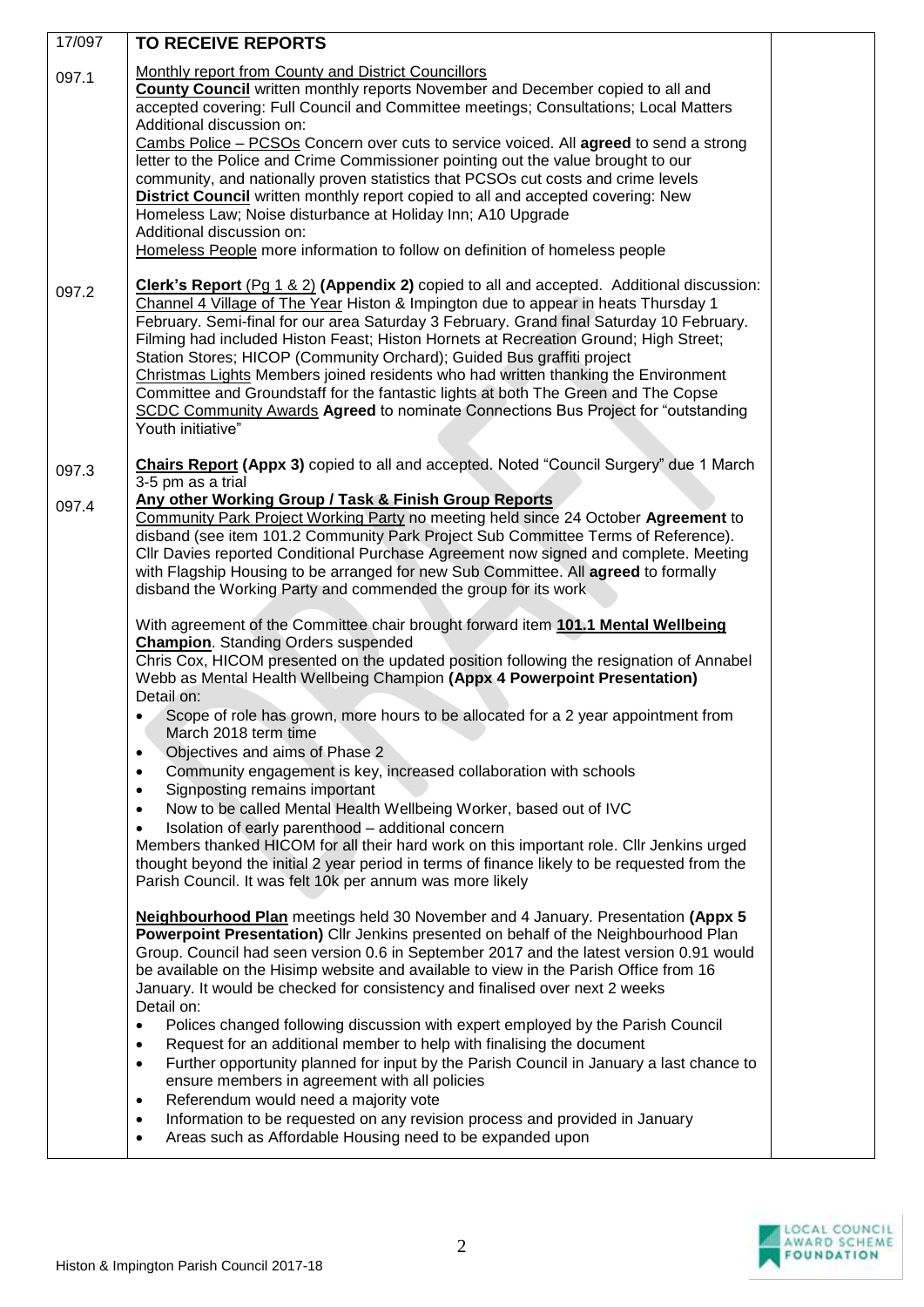|                         | Standing Orders re-instated<br>All agreed the Neighbourhood Plan team had the Parish Councils support to go to the next<br>step. Members congratulated the team for the speed in bringing this work forward<br>High Street & Beyond Working Party meeting held 23 November. Next meeting 30<br>January<br><b>Primary School Development Task &amp; Finish</b> meeting held 6 December. Next meetings<br>due 25 January, 22 February. Cllr Stonham reported the planning application for extension<br>at Junior School had been approved and work commenced. Actions arising from meeting 6<br>December would be progressed this week<br><b>Public Art Working Party</b> meeting held 14 December. 10 Artists had been invited to come<br>forward by A Turnbull Associates, with 4 shortlisted. Glazed Pavilion planning application<br>was with SCDC. Noted funding for this project from Section 106 Public Art monies provided<br>by developers and to be spend only on Public Art<br><b>Newsletter Editorial Team</b> meeting due 22 February. Copy deadline 12 March, ready for<br>delivery from 21 March 2018                                                                                                                                                                                                                                                                                                                                                                                             |  |
|-------------------------|----------------------------------------------------------------------------------------------------------------------------------------------------------------------------------------------------------------------------------------------------------------------------------------------------------------------------------------------------------------------------------------------------------------------------------------------------------------------------------------------------------------------------------------------------------------------------------------------------------------------------------------------------------------------------------------------------------------------------------------------------------------------------------------------------------------------------------------------------------------------------------------------------------------------------------------------------------------------------------------------------------------------------------------------------------------------------------------------------------------------------------------------------------------------------------------------------------------------------------------------------------------------------------------------------------------------------------------------------------------------------------------------------------------------------------------------------------------------------------------------------------------|--|
| 097.5                   | <b>Any Committee Chair Reports</b><br>Highways Committee no date set for next meeting, Useful workshop held 10 January on<br>Local Highways Application 18-19 Baptist Church Phase 2<br>Environment Committee workshop due 18 January, meeting due 30 January                                                                                                                                                                                                                                                                                                                                                                                                                                                                                                                                                                                                                                                                                                                                                                                                                                                                                                                                                                                                                                                                                                                                                                                                                                                  |  |
| 17/098                  | TO ACCEPT COMMITTEE REPORTS note actions and agree                                                                                                                                                                                                                                                                                                                                                                                                                                                                                                                                                                                                                                                                                                                                                                                                                                                                                                                                                                                                                                                                                                                                                                                                                                                                                                                                                                                                                                                             |  |
| 098.1                   | Planning Committee draft minutes 28 November, 18 December provided to all and<br>accepted. Next meetings due 23 January, 13 February<br>Planning Application - S/4421/17/FL 5 Muncey Walk, Histon - Proposed side and rear<br>extension to bungalow. Item was taken at end of meeting with Cllrs Jocelyn, Cahn,<br>Cleaver, Farrell, Foster, Ing and Teague reviewing and recommending approval                                                                                                                                                                                                                                                                                                                                                                                                                                                                                                                                                                                                                                                                                                                                                                                                                                                                                                                                                                                                                                                                                                                |  |
| 098.2                   | Recreation Committee draft minutes 27 November provided to all and accepted. Next<br>meeting due 22 January                                                                                                                                                                                                                                                                                                                                                                                                                                                                                                                                                                                                                                                                                                                                                                                                                                                                                                                                                                                                                                                                                                                                                                                                                                                                                                                                                                                                    |  |
| 098.3                   | Employment Committee draft minutes 5 December and 11 December provided to all.<br>Next meeting due 23 March. Noted change to Delegation Policy and Review &<br>Development progamme agreed<br>MOTION: To approve recommendation to increase SCP salary scales in line with<br>Living Wage Policy; to approve recommendation for progression through salary<br>scales following Review & Development appraisals<br>Under Standing Order 1c) and due to the confidential nature of the business to be<br>transacted, the public were excluded from this item. The item was taken at the end of the<br>meeting.<br>Dist Cllr Cross and HICOM representative left. 2 residents left for this item only. Clerk was<br>invited to remain. Cllr Farrell outlined discussions at Employment Committee and proposals<br>put forward covering both the Living Wage Policy and outcomes of recent Review and<br>Development meetings. Precept calculations included these proposed changes. Proposed<br>Cllr Teague, seconded Cllr Perry all in favour to accept:<br>Grounds Operative regrade in line with LW policy<br>Asst Groundsman 2 scale increase backdated to 1 December, further 2 scale increase to<br>from 1 April 2018, LW policy related<br>Head Groundsman 1 scale increase backdated to 1 October 2017<br>Deputy Clerk 1 scale increase from 1 April 2018<br>Office Manager/RFO 2 scale increase from 1 January 2018<br>Clerk 3 scale increase from 1 January 2018<br>2 residents returned to the meeting |  |
| 17/099                  | TO RECEIVE FINANCE & ADMINISTRATION REPORT (Appx 2 Pgs 3-4)                                                                                                                                                                                                                                                                                                                                                                                                                                                                                                                                                                                                                                                                                                                                                                                                                                                                                                                                                                                                                                                                                                                                                                                                                                                                                                                                                                                                                                                    |  |
| 099.1                   | Finance, Legal and Administration Committee draft minutes 27 November, 4                                                                                                                                                                                                                                                                                                                                                                                                                                                                                                                                                                                                                                                                                                                                                                                                                                                                                                                                                                                                                                                                                                                                                                                                                                                                                                                                                                                                                                       |  |
| 099.2<br>099.3<br>099.4 | December, 8 January provided to all and accepted. Next meeting due 9 April<br>Delegated payment of accounts noted<br>Approve payment of outstanding accounts Proposed Cllr Ing, seconded Cllr Cleaver all in<br>favour and AGREED to approve.<br>Amounts paid in noted<br>Noted new accounts paid section to be included under Transparency on website                                                                                                                                                                                                                                                                                                                                                                                                                                                                                                                                                                                                                                                                                                                                                                                                                                                                                                                                                                                                                                                                                                                                                         |  |

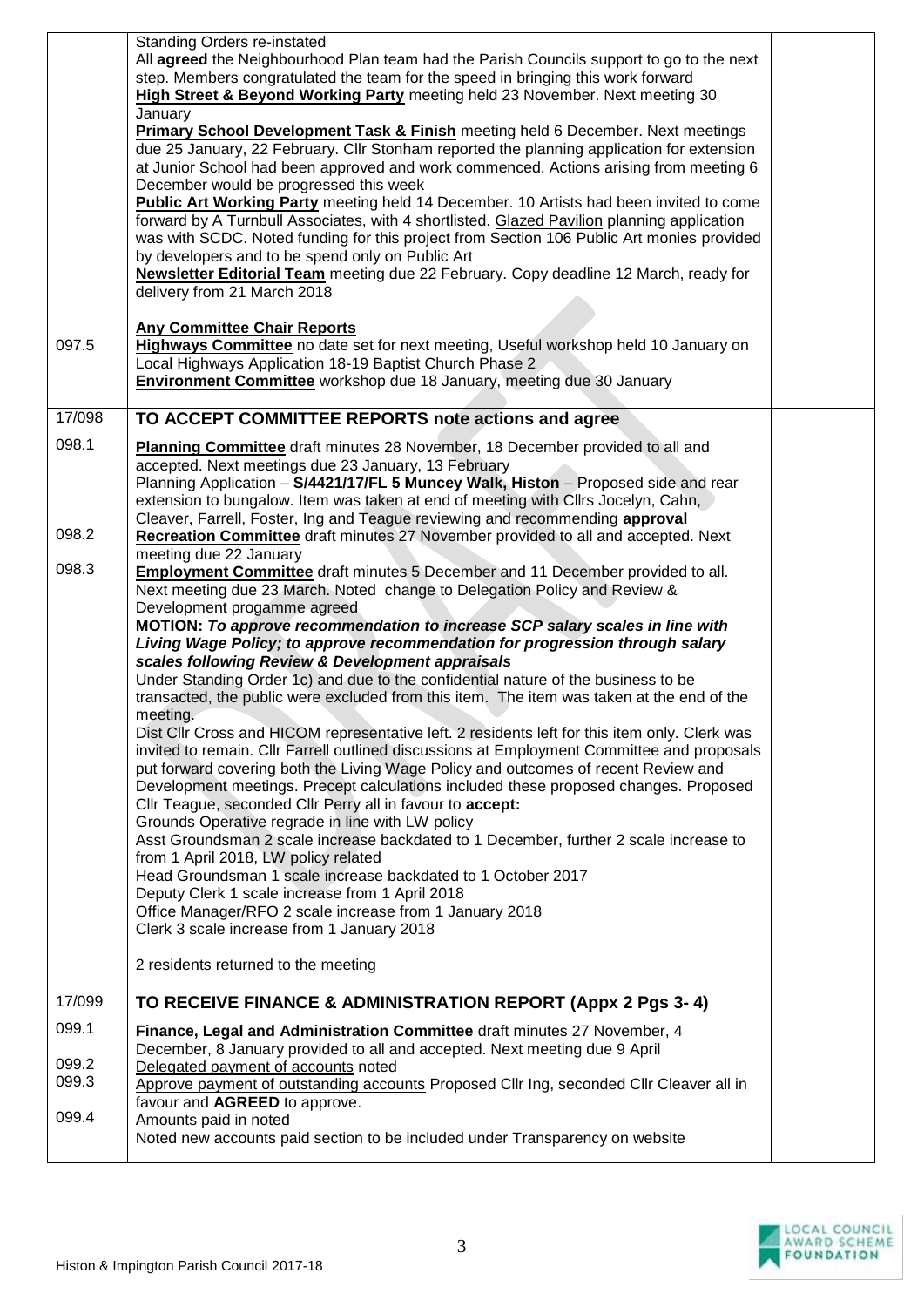| 099.5          | Precept - to approve recommendation to request precept for 2018-2019 from South<br><b>Cambridgeshire District Council being:</b><br>£348,112, an increase of 9.4%, being an increase of £9.13 per annum on a Band D<br>property, with Council Tax rates continuing to be equal for the two parishes.<br>And to note the capital plans as submitted, with approval to be given on a case by case<br>basis after a detailed submission, Finance Legal & Administration Committee/RFO to have<br>final responsibility for determining the source of funding. Paper provided to all (Appx 6)<br>and accepted. Cllr Jenkins summarised recommendations made. District and County<br>Council increases as yet unknown. Band D household payment would increase by<br>approximately 17p per week under the recommendation. Proposed Cllr Teague, seconded<br>Cllr Farrell all in favour and agreed<br>Committees were urged to reflect on their budget, put a plan in place for spending, and<br>monitor accordingly<br>Chairman formally asked for an extension of 10 minutes under Standing Order 1x), All                                                                           | All<br><b>Committees</b>              |
|----------------|---------------------------------------------------------------------------------------------------------------------------------------------------------------------------------------------------------------------------------------------------------------------------------------------------------------------------------------------------------------------------------------------------------------------------------------------------------------------------------------------------------------------------------------------------------------------------------------------------------------------------------------------------------------------------------------------------------------------------------------------------------------------------------------------------------------------------------------------------------------------------------------------------------------------------------------------------------------------------------------------------------------------------------------------------------------------------------------------------------------------------------------------------------------------------------|---------------------------------------|
| 099.6          | agreed<br>Strategic Partnerships Paper from Cllr Jenkins provided to all (Appx 7) and accepted.<br>Definitions for strategic leadership were outlined and the importance of developing<br>potential local relationships. Members supported in principle noting that Council and its<br>Committees all need to identify key partners where a close working relationship would be<br>of benefit; it was acknowledged this was a natural evolution of what was already happening<br>in some areas                                                                                                                                                                                                                                                                                                                                                                                                                                                                                                                                                                                                                                                                                  | All<br><b>Committees</b>              |
| 17/0100        | <b>RECENT CORRESPONDENCE</b>                                                                                                                                                                                                                                                                                                                                                                                                                                                                                                                                                                                                                                                                                                                                                                                                                                                                                                                                                                                                                                                                                                                                                    |                                       |
| 100.1<br>100.2 | Circulation file available on request                                                                                                                                                                                                                                                                                                                                                                                                                                                                                                                                                                                                                                                                                                                                                                                                                                                                                                                                                                                                                                                                                                                                           |                                       |
|                | Youth Work Termly Report September to December 2017 noted and shared with Liaison<br>Officer Cllr Wood. Noted Generation Game project would not run in the Spring Term                                                                                                                                                                                                                                                                                                                                                                                                                                                                                                                                                                                                                                                                                                                                                                                                                                                                                                                                                                                                          |                                       |
| 100.3          | <b>SCDC Election Timetable 3 May 2018</b><br>Publication of Notice of Election - Monday 26 March 2018<br>Deadline for Receipt of Nominations - 4pm Friday 6 April 2018<br>Withdrawal of candidate - 4pm Friday 6 April 2018<br>Appointment of Election Agents -4pm Friday 6 April 2018<br>Last date for Publication of Notice of Election Agents - 4pm Friday 6 April 2018<br>Last date for Publication of Statements of Persons Nominated - 4pm Monday 9 April 2018<br>Last date for Registration - Tuesday 17 April<br>Receipt of postal vote applications - 5pm Wednesday 18 April 2018<br>Last date for Publication of Notice of Poll - Wednesday 25 April 2018<br>Receipt of proxy vote applications - 5pm Wednesday 25 April 2018<br>Appointment of poll and count agents - Thursday 26 April 2018<br>First day to issue replacement lost postal ballot papers - Friday 27 April 2018<br>Last day to issue replacement spoilt or lost postal ballot papers - 5pm Thursday 3 May<br>2018<br>Receipt of emergency proxy vote applications - 5pm Thursday 3 May 2018<br>Day of Poll - 7am to 10pm Thursday 3 May 2018<br>Return of elections expenses - Thursday 31 May 2018 |                                       |
| 17/101         | <b>OTHER MATTERS</b>                                                                                                                                                                                                                                                                                                                                                                                                                                                                                                                                                                                                                                                                                                                                                                                                                                                                                                                                                                                                                                                                                                                                                            |                                       |
| 101.1<br>101.2 | Mental Health Wellbeing Champion - update from HICOM, see above (Item 097.4)<br>Community Park Project Sub Committee - to accept Terms of Reference. Delegated to<br><b>Recreation Committee</b>                                                                                                                                                                                                                                                                                                                                                                                                                                                                                                                                                                                                                                                                                                                                                                                                                                                                                                                                                                                | <b>Recreation</b><br><b>Committee</b> |
| 101.3          | "Demain" Film Festival supported by H & I Sustainability Group. Film festival event 10<br>February. All Councillors were invited and it was hoped there would be good opportunities<br>to come together with like-minded people to share experiences of individual groups in the<br>villages                                                                                                                                                                                                                                                                                                                                                                                                                                                                                                                                                                                                                                                                                                                                                                                                                                                                                    |                                       |
| 17/102         | HOW TO COMMUNICATE MEETING DECISIONS AND MATTERS FOR NEXT<br><b>AGENDA</b>                                                                                                                                                                                                                                                                                                                                                                                                                                                                                                                                                                                                                                                                                                                                                                                                                                                                                                                                                                                                                                                                                                      |                                       |
|                | Website:<br>Mental Health Wellbeing Worker; Neighbourhood Plan Support; Demain 10 <sup>th</sup> February                                                                                                                                                                                                                                                                                                                                                                                                                                                                                                                                                                                                                                                                                                                                                                                                                                                                                                                                                                                                                                                                        |                                       |